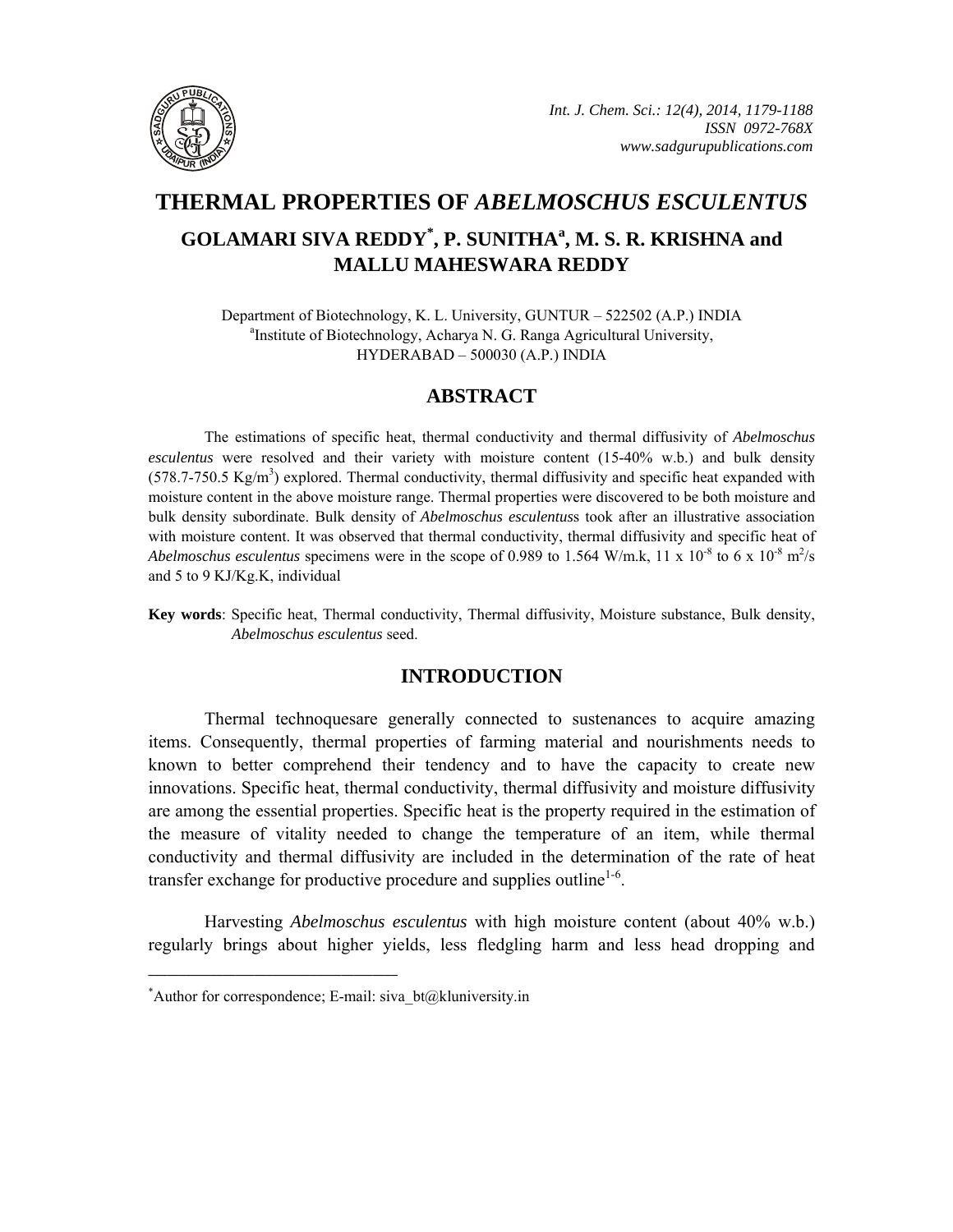shattering. Warm methodologies and capacity constitute two principal steps in *Abelmoschus esculentus* generation on the grounds that they impact the nature of both the seed and the oil. This moisture esteem changes somewhere around 10 and 12%, contingent upon the seed stockpiling period. For long stockpiling (more than a year), this worth ought to be something like 10% dry premise (d.b.), although for 6-mon stockpiling a greatest estimation of 12% d.b. is suitable<sup>7</sup>.

Goals of this study were to focus the thermal conductivity, thermal diffusivity, and specific heat of *Abelmoschus esculentus*s over an extensive variety of moisture substance and bulk density, and to create comparisons for the forecast of these thermal properties as a capacity of moisture substance and bulk density.

# **EXPERIMENTAL**

#### **Materials and methods**

## **Preparation of samples**

*Abelmoschus esculentus* examples were reaped from the trial ranch in Ilam, Iran, and were put away in the fridge at temperature of  $7 \pm 4$ °C until the tests were completed. The starting moisture substance of the horse feed specimens was controlled by utilizing standard stove strategy at  $205 \pm 4$ <sup>o</sup>C. These tests were duplicated thrice to acquire a sensible normal. Normal moisture substance was discovered to be  $41 \pm 4\%$  wet basis.

#### **Thermal measurements**

Thermal conductivity was dead set with a line source test, which was fabricate in our lab and which is like that portrayed by Jury et al. $^8$  and Bitra et al. $^4$  The thermal conductivity test was made with a hypodermic tubing 71 mm long and 1.5 mm distance across. Nickel chrome wire 0.05 mm in width with polyamide protection was used as the warmer wire. K sort thermocouple wires were utilized (0.05 mm distance across). The warmer wire and thermocouple wires were protected from one another and from the hypodermic tubing by polyamide. The round and hollow specimen holder was produced using acrylic with an outside width of 3 mm and a stature of 80 mm. Taking after this, the test was embedded through the inside of the specimen. The example holder was set in a water shower so as to heat transfer it to the sought temperature. At that point a current was connected and timetemperature information was recorded. Tests were completed at five moisture levels in the extents of 40 to 15% wet premise (40, 35, 30, 25, 20 and 15%). Tests at the coveted moisture level in the above extents were ready by molding them utilizing the system that was reported by Meghwal and Goswami<sup>2</sup>.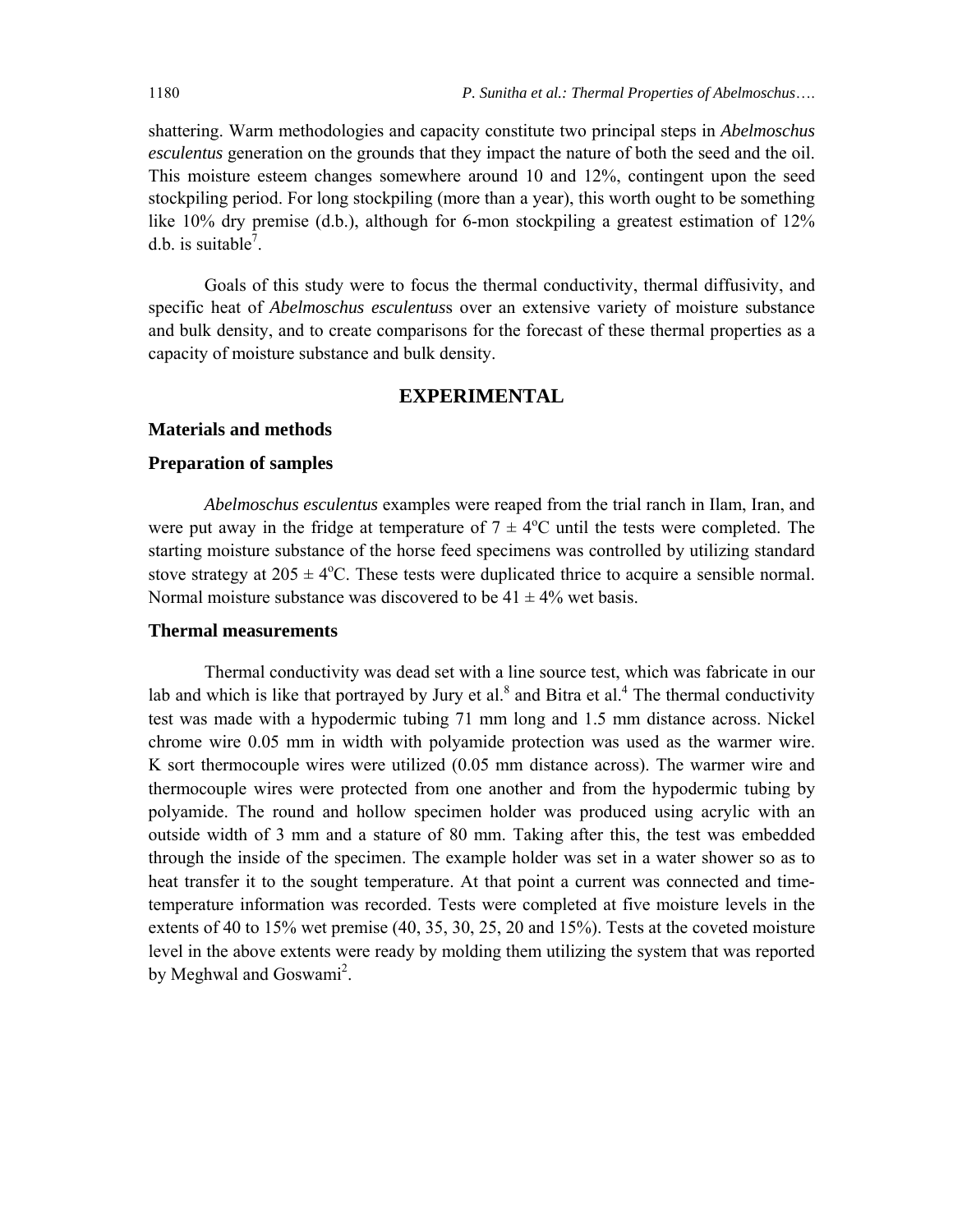The thermal conductivity of examples was dead set utilizing a line heat transfer source system, which is the most ordinarily utilized transient-state heat transfer exchange system. For an unendingly long line warmer in a boundless, homogeneous and isotropic test, the temperature at an outspread separation, r, from the line heat transfer source could be spoken to by the accompanying mathematical statement:

$$
\frac{\partial T}{\partial t} = \alpha \left[ \frac{\partial^2 T}{\partial r^2} \right] + \frac{1}{r} \frac{\partial T}{\partial r}
$$
...(1)

$$
\alpha = \frac{k}{\rho CP} \tag{2}
$$

Where, T is temperature at a distance r from the line-heat source probe  $(°C)$ , t is the time (s), k is thermal conductivity (W/m.K),  $\alpha$  is thermal diffusivity (m<sup>2</sup>/s), r is the distance from central axis probe (m), Cp is the specific heat (KJ/Kg. K), and  $\rho$  is the density (Kg/m<sup>3</sup>). The solution to Eq.  $(2)$  is  $(5)$ .

$$
T - T_o = \frac{Q}{4 \pi K} \left[ \ln \left( t \right) + \ln \left( \frac{4 \alpha}{r^2 e^{0.5772}} \right) \right] \tag{3}
$$

Where Q is the heat input per unit length  $(Q = I^2 X R_s)$ , I is the current (A) and R<sub>s</sub> is the electric resistance per unit length  $\left(\frac{\Omega}{m}\right)$  $\big($  $\frac{\Omega}{m}$ .

Eq. (3) shows a linear relationship between (T-T<sub>0</sub>) and ln (t) with the slope  $S = Q/4\pi k$ . The thermal conductivity was calculated using Eq. (4).

$$
k = \frac{Q}{4 \pi s} \qquad \qquad \dots (4)
$$

Thermal diffusivity, α, of the *Abelmoschus esculentus* samples can be estimated  $using -$ 

$$
\alpha = \frac{r_p^2 e^{0.5772}}{4t_o} \tag{5}
$$

Where  $r_p$  is the radius of the thermal probe and  $t_0$  is the intercept on the time axis of the T-T<sub>0</sub> versus ln (time) plot. Knowing  $\alpha$ , k and  $\rho$  of the sample, its specific heat can be determined using the following relationship: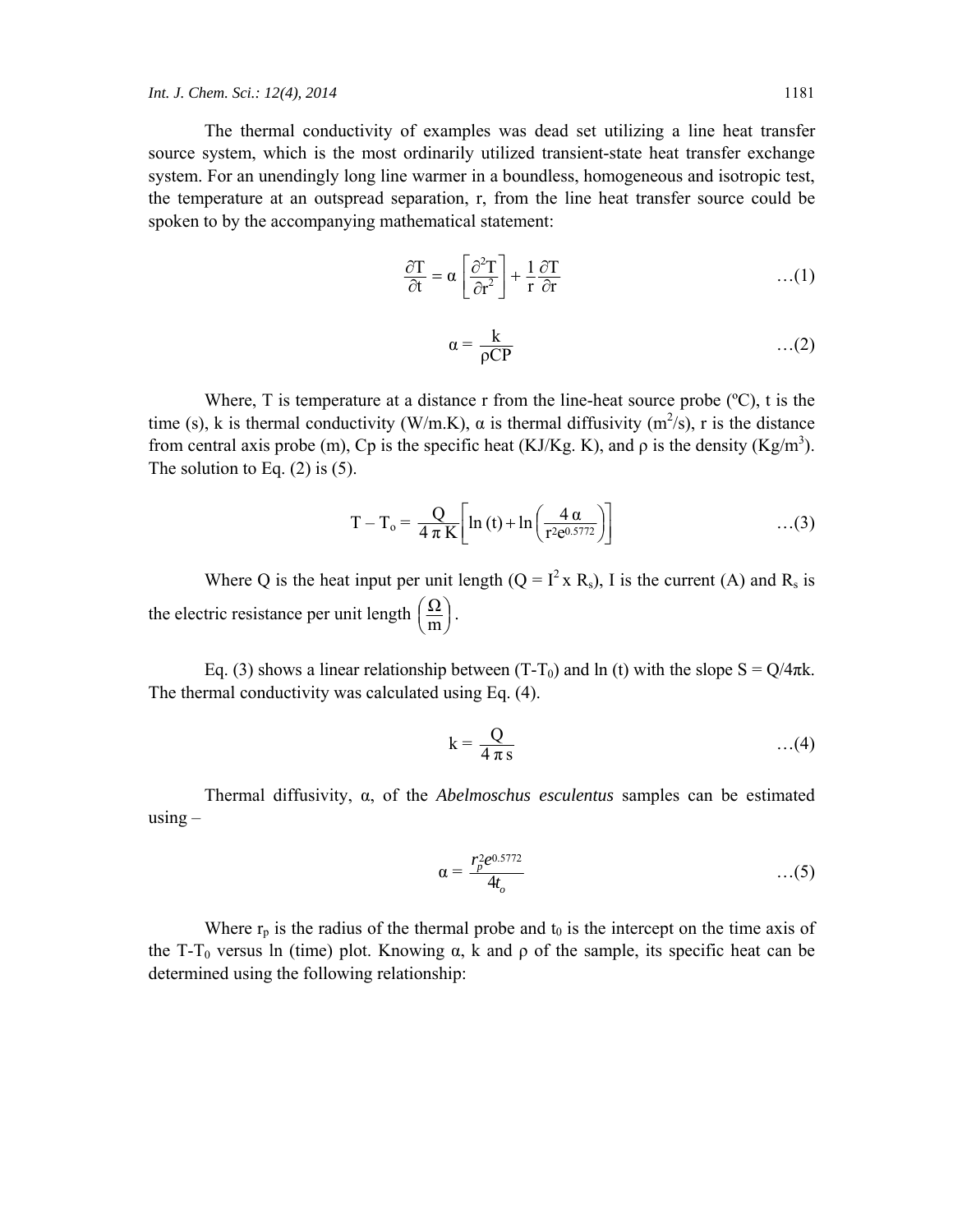1182 *P. Sunitha et al.: Thermal Properties of Abelmoschus*….

$$
C_P = \frac{k}{\rho \alpha} \qquad \qquad \dots (6)
$$

# **RESULTS AND DISCUSSION**

#### **Thermal conductivity**

The thermal conductivity of *Abelmoschus esculentus* seeds (Fig. 1) was found to build from 0.079 to 0.134 W/m.k, as the moisture substance expanded (at temperature scope of 30 to 65ºC). The expanded thermal conductivity with expanding moisture substance may be because of higher warm conductivity of water contrasted with the dry material of specimen connected with air-filled pores. Comparable pattern was saw in the thermal conductivity of cumin seed<sup>9</sup>, sheanut bit<sup>10</sup>, borage seed<sup>11</sup>, harsh rice<sup>12</sup>, millet grains<sup>13</sup>, Berberis fruit<sup>5</sup> and safflower<sup>3</sup>.



**Fig. 1: Thermal conductivity of** *Abelmoschus esculentus* **as a function of moisture content** 

The relationship existing between thermal conductivity and *Abelmoschus esculentus* seeds moisture substance could be communicated utilizing the accompanying mathematical statements:

$$
k = 0.56 m + 0.789 R^2 = 1.856
$$
 ...(7)

The bulk density of the *Abelmoschus esculentus* was saw to build from  $570.1 \pm 8$ to 750.2  $\pm$  9 Kg/m<sup>3</sup>, as the moisture substance expanded from 15 to 40% wet premise (Fig. 2).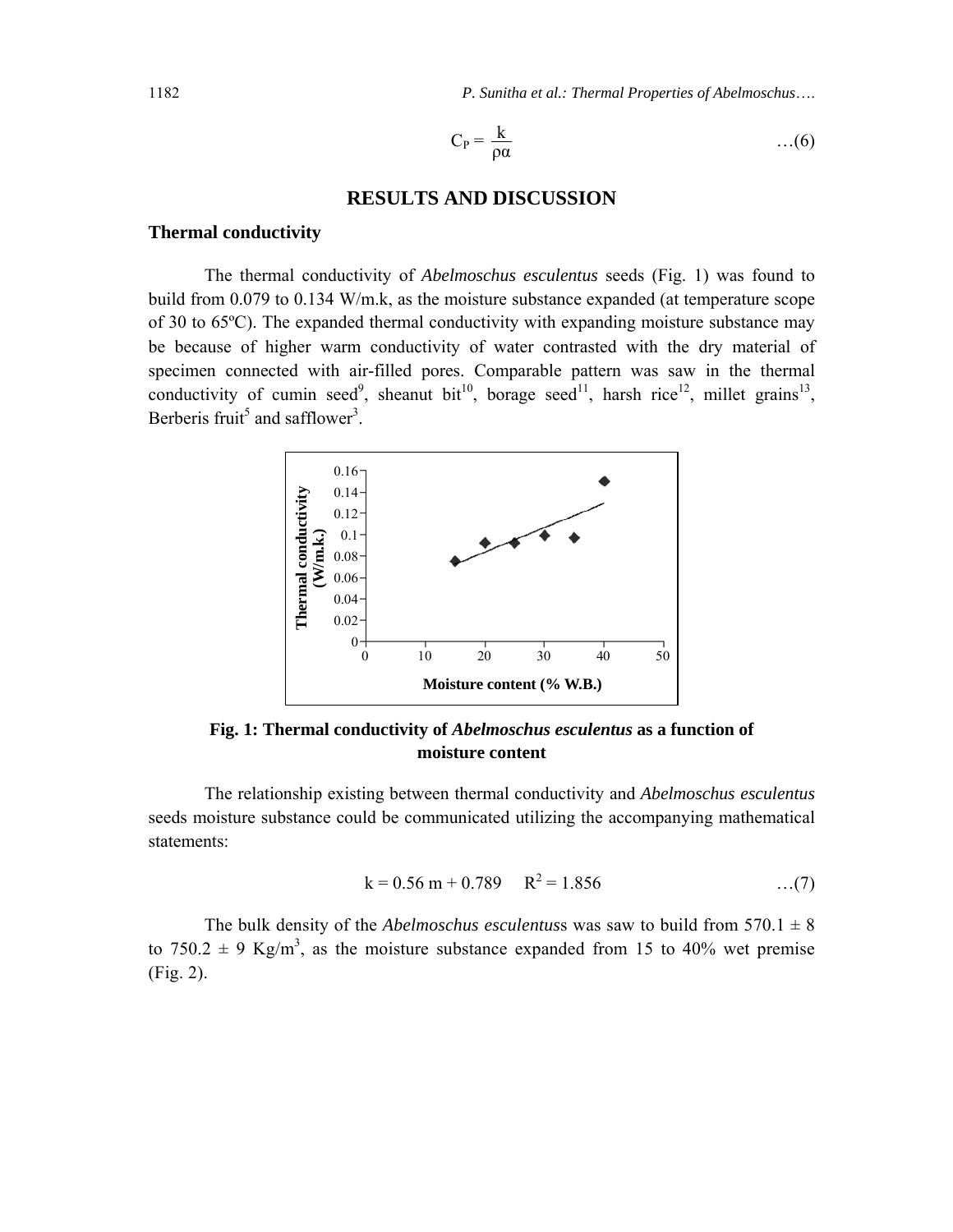

**Fig. 2: Effect of moisture content on bulk density** 

This was because of the higher rate of increment in volume than weight. Comparative pattern was seen in the bulk density of *Abelmoschus esculentus* seed by Seifi and Alimardani<sup>14</sup>, Gupta and Das<sup>15</sup>, Isil and Izli<sup>16</sup> and Santalla<sup>17</sup>. It was observed that the thermal conductivity expanded with diminishing bulk density of the *Abelmoschus esculentus*s also comes about are demonstrated in Fig. 3.





Such variety has been reported for the thermal conductivity of sheanut piece<sup>10</sup>. The accompanying relationship was got for the thermal conductivity of seed with bulk density:

$$
k = 5 \times 10^{-5} \rho^2 - 0.0443 \rho + 9.2736 \quad R^2 = 1.975 \quad ...(8)
$$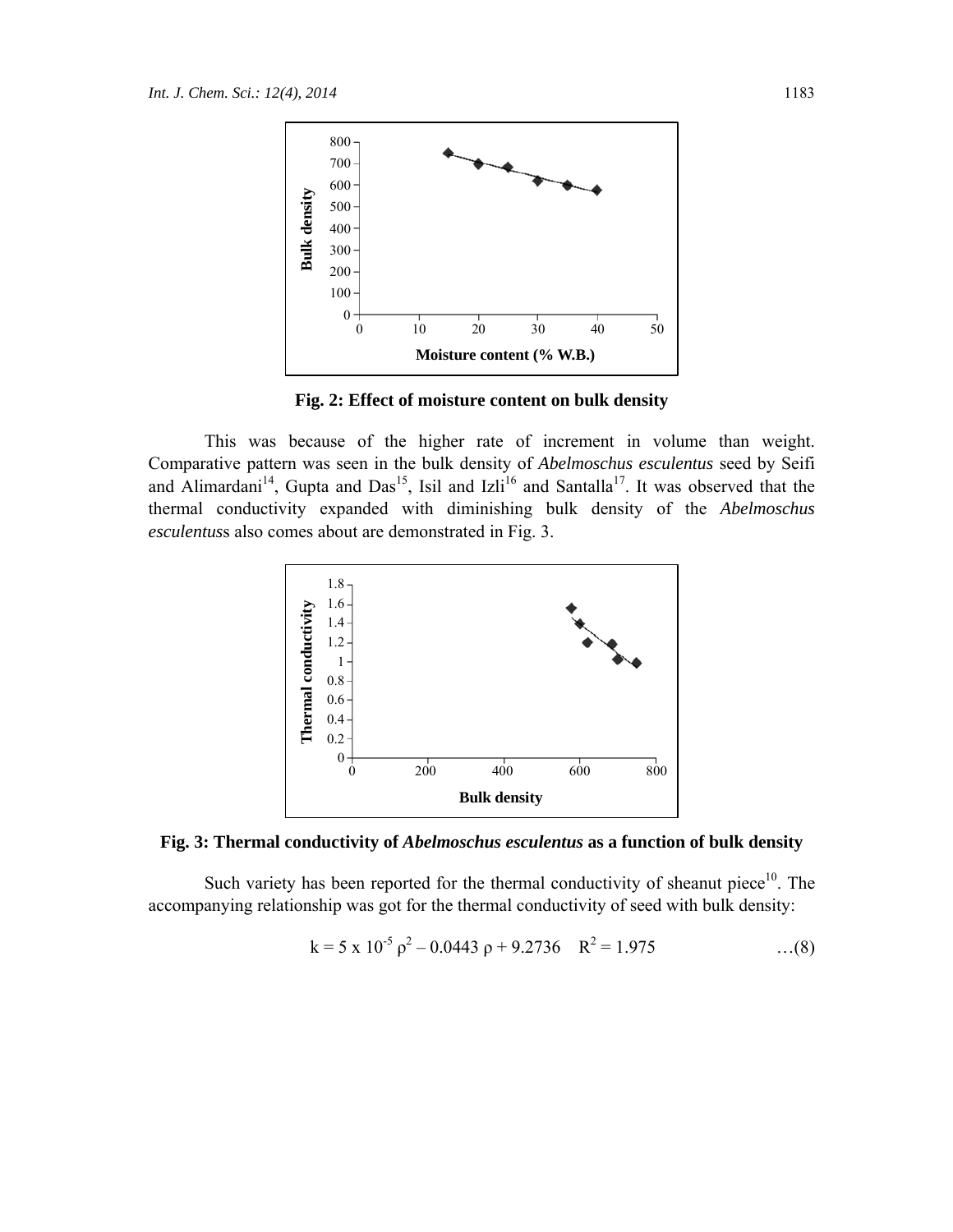Analyzings measured estimations of the moisture content and bulk density demonstrated that the impact of moisture substance on the thermal conductivity was higher than the impact of mass thickness. This may be because of the way that the warm conductivity of water reaches from 0.6106 to 0.6372 W/m.k<sup>18</sup>, which is much higher than that of air filled in pores taking after diminishment in dam.

## **Thermal diffusivity**

The change of thermal diffusivity of *Abelmoschus esculentus*s with moisture substance and bulk density, displayed in Figs. 4 and 5, demonstrates that it diminished from  $10.5 \times 10^{-8}$ to 7.5 x  $10^{-8}$  m<sup>2</sup>/s. It could be seen from Fig. 7 that the warm diffusivity diminishes



**Fig. 4: Thermal diffusivity of** *Abelmoschus esculentus* **as a function of moisture content** 



**Fig. 5: Thermal diffusivity of black sunflower seeds as a function of bulk density**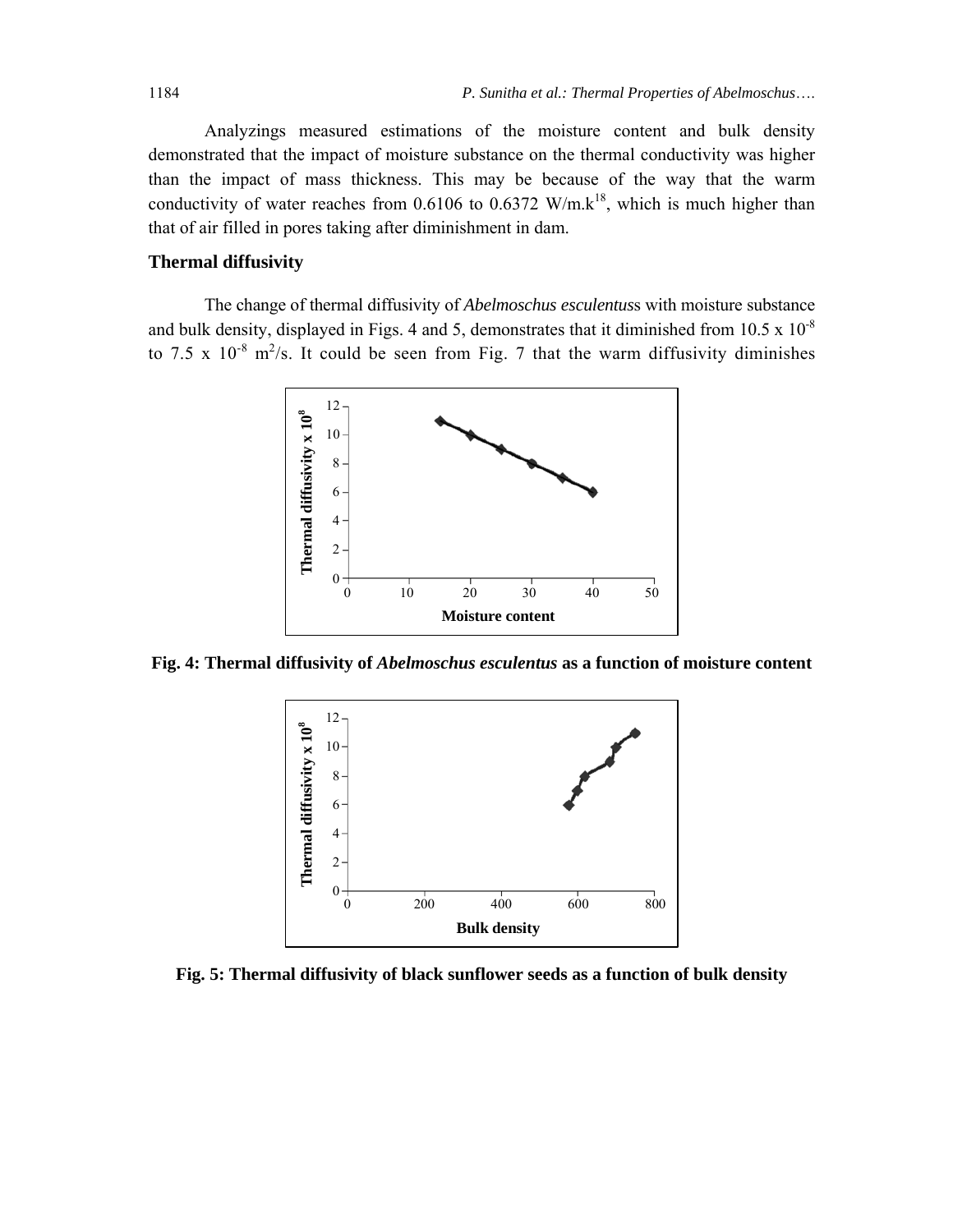from 10.9 x  $10^{-8}$  to 6.2 m<sup>2</sup>/s with shifting moisture content between 15-35% then after it builds upto 7.710 x  $10^{-8}$  m<sup>2</sup>/s with differing moisture substance. The relationship between thermal diffusivity of *Abelmoschus esculentus* seeds, moisture content and bulk density is shown below:

$$
\alpha (x 10^8) = 0.901 M^2 - 8.807 M + 12.980 R^2 = 1.891 \qquad \qquad ...(9)
$$

$$
\alpha (x 10^8) = 0.0501 \rho^2 + 6.853 \rho^2 - 108.235 \rho + 2549 \qquad R^2 = 1.998 \qquad \dots (10)
$$



**Fig. 6: Variation of specific heat with moisture content** 



**Fig. 7: Variation of specific heat with bulk density** 

A similar trend of thermal diffusivity for other seed materials were reported by many researchers such as for black pepper<sup>2</sup>, guna seed<sup>1</sup>, millet grains and flour<sup>13</sup> and banana<sup>19</sup>. The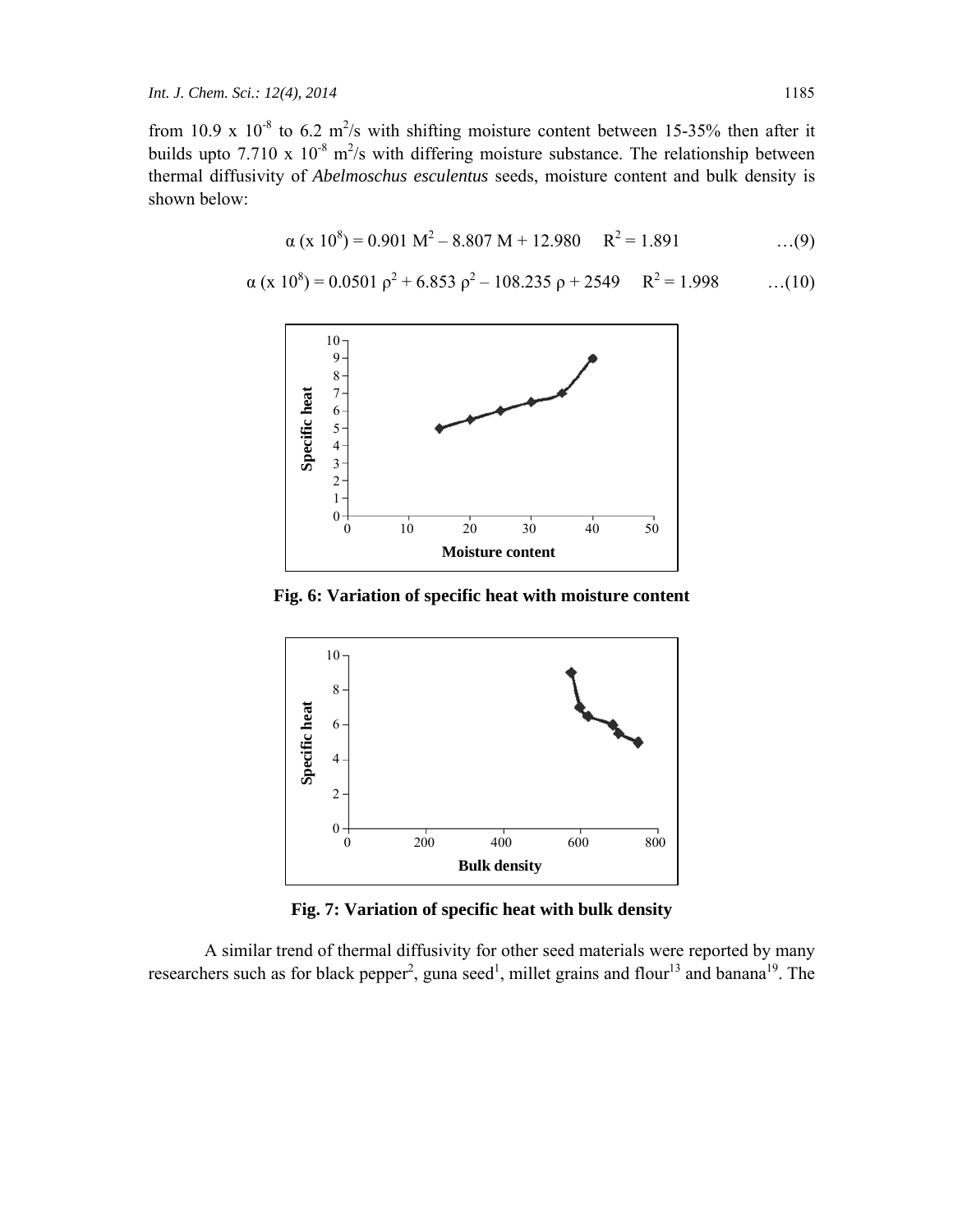variety in specific heat with moisture content and bulk density of *Abelmoschus esculentus*s are displayed in Figs. 6 and 7. The qualities for a went from 2.55 to 8 KJ/Kg.K in the moisture substance and mass densities tried in this study. The estimation of specific heat was found to expand with diminish in bulk density. Likewise, a few analysts found the specific heat of some farming material to build with moisture content; Razavi and Taghizadeh<sup>6</sup> for pistachio nuts, Singh and Goswami<sup>9</sup> for cumin seed, Aviara and Haque<sup>10</sup> for sheanut bit and Deshpande et al.<sup>20</sup> for soybean. The relationship between the specific heat, moisture content and bulk density for *Abelmoschus esculentus* seeds can be expressed by the following regression equations:

$$
C_{P} = -0.567 M^{3} + 0.963 M^{2} - 1.854 M + 5.947 R^{2} = 1.089 \dots (11)
$$

$$
C_{P} = -0.009 \rho^{3} - 0843 \rho^{2} + 98.84 \rho - 2258 \quad R^{2} = 1.698 \quad ...(12)
$$

Where Cp is the specific heat (KJ/Kg.K).

# **CONCLUSION**

Thermal properties such as specific heat, thermal conductivity, and thermal diffusivity of *Abelmoschus esculentus* seeds were studied at varied moisture content using purpose-built instruments. The k,  $\alpha$  and C<sub>p</sub> values were in the range of 0.989 to 1.564 W/m.K, 11 x 10<sup>-8</sup> to 6 x  $10^{-8}$  m<sup>2</sup> /s, and 5 to 9 KJ/Kg.K, respectively, and increased with increasing moisture content. Bulk density of *Abelmoschus esculentus* seeds followed a parabolic relationship with moisture content.

# **REFERENCES**

- 1. N. A. Aviara, M. A. Haque and L. A. O. Ogunjimi, Thermal Properties of Guna Seed, Int. Agrophys., **22**, 291-297 (2008).
- 2. M. Meghwal and T. K. Goswami, Thermal Properties of Black Pepper and its Volatile Oil, Int. J. Adv. Biotechnol. Res., **2(3)**, 334-344 (2011).
- 3. M. Kara, I. Ozturk, S. Bastaban and F. Kalkan, Thermal Conductivity of Safflower (Carthamus Tinctorius L.) Seeds, Spanish J. Agri. Res., **9(3)**, 687-692 (2011).
- 4. V. P. V. Bitra, S. Banu, P. Ramakrishna, G. Narender and A. R. Womac, Moisture Dependent Thermal Properties of Peanut Pods, Kernels and Shells, Biosys. Eng., **106**, 503-512 (2010).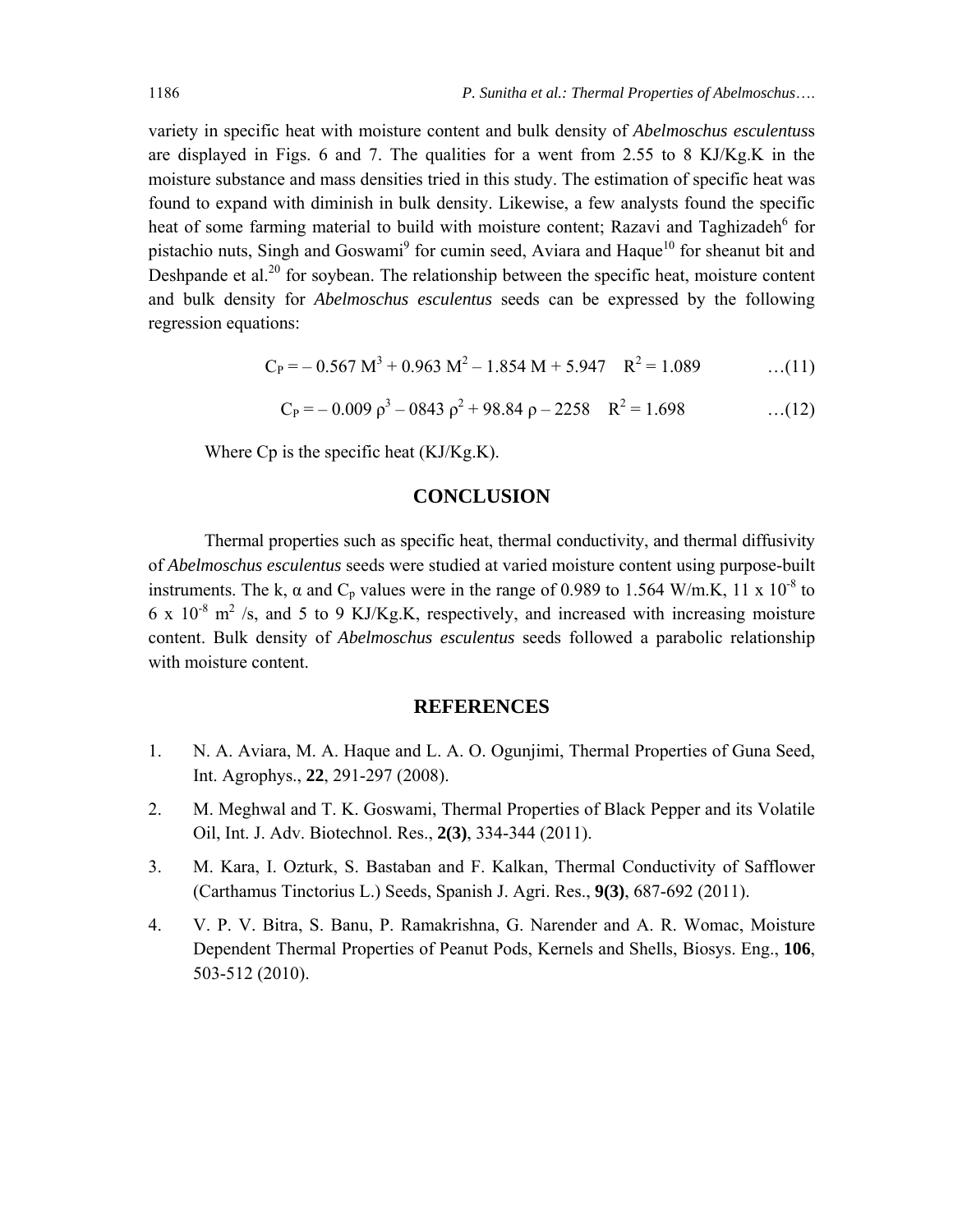- 5. M. Aghbashlo, M. H. Kianmehr and S. R. Hassan-Beygi, Specific Heat and Thermal Conductivity of Berberis Fruit (Berberis Vulgaris), J. Agri. Biolog. Sci., **3(1)**, 330-336 (2008).
- 6. S. M. A. Razavi and M. Taghizadeh, The Specific Heat of Pistachio Nuts as Affected by Moisture Content, Temperature and Variety, J. Food Eng., **79**, 158-167 (2005).
- 7. M. M. Bax, M. C. Gely and E. M. Santalla, Prediction of Crude Sunflower Oil Deterioration after Seed Drying and Storage Processes, JAOCS., **81(5)**, 511-515 (2004).
- 8. V. Jury, J. Y. Monteau, J. Comiti and A. Le-Bail, Determination and Prediction of Thermal Conductivity of arozen Part Baked Bread During Thawing and Baking, Food Res. Int., **40**, 874-882 (2007).
- 9. K. K. Singh and T. K. Goswami, Thermal Properties of Cumin Seed, J. Food Eng., **45**, 181-187 (2000).
- 10. N. A. Aviara and M. A. Haque, Moisture Dependence of Thermal Properties of Sheanut Kernel, J. Food Eng., **47**, 109-113 (2001).
- 11. W. Yang, S. Sokhansanj, J. Tang and P. Winter, Determination of Thermal Conductivity, Specific Heat and Thermal Diffusivity of Borage Seeds, Biosys. Eng., **82(2)**, 169-176 (2002).
- 12. W. Yang, T. J. Siebenmorgen, T. P. H. Thielen and A. G. Cnossen, Effect of Glass Transition on Thermal Conductivity of Rough Rice, Biosys. Eng., **84(2)**, 193-200 (2003).
- 13. S. Subramanian and R. Viswanathan, Thermal Properties of Minor Millet Grains and Flours, Biosys Eng., **84(3)**, 289-296 (2003).
- 14. M. R. Seifi and R. Alimardani, Moisture-Dependent Physical Properties of Sunflower Seed (SHF8190). Mod. App. Sci., **4(7)**, 135-143 (2010).
- 15. R. K. Gupta and S. K. Das, Physical Properties of Sunflower Seeds, J. Agri. Eng. Res., **66**, 1-8 (1997).
- 16. E. Isil and N. Izil, Physical Properties of Sunflower Seed (Helianthus Annuus L.), Int. J. Agri. Res., **2(8)**, 677-686 (2007).
- 17. E. M. Santalla, Physical Properties of High Oleic Sunflower Seeds. Food Sci. Tech. Int., **9(6)**, 435-442 (2003).